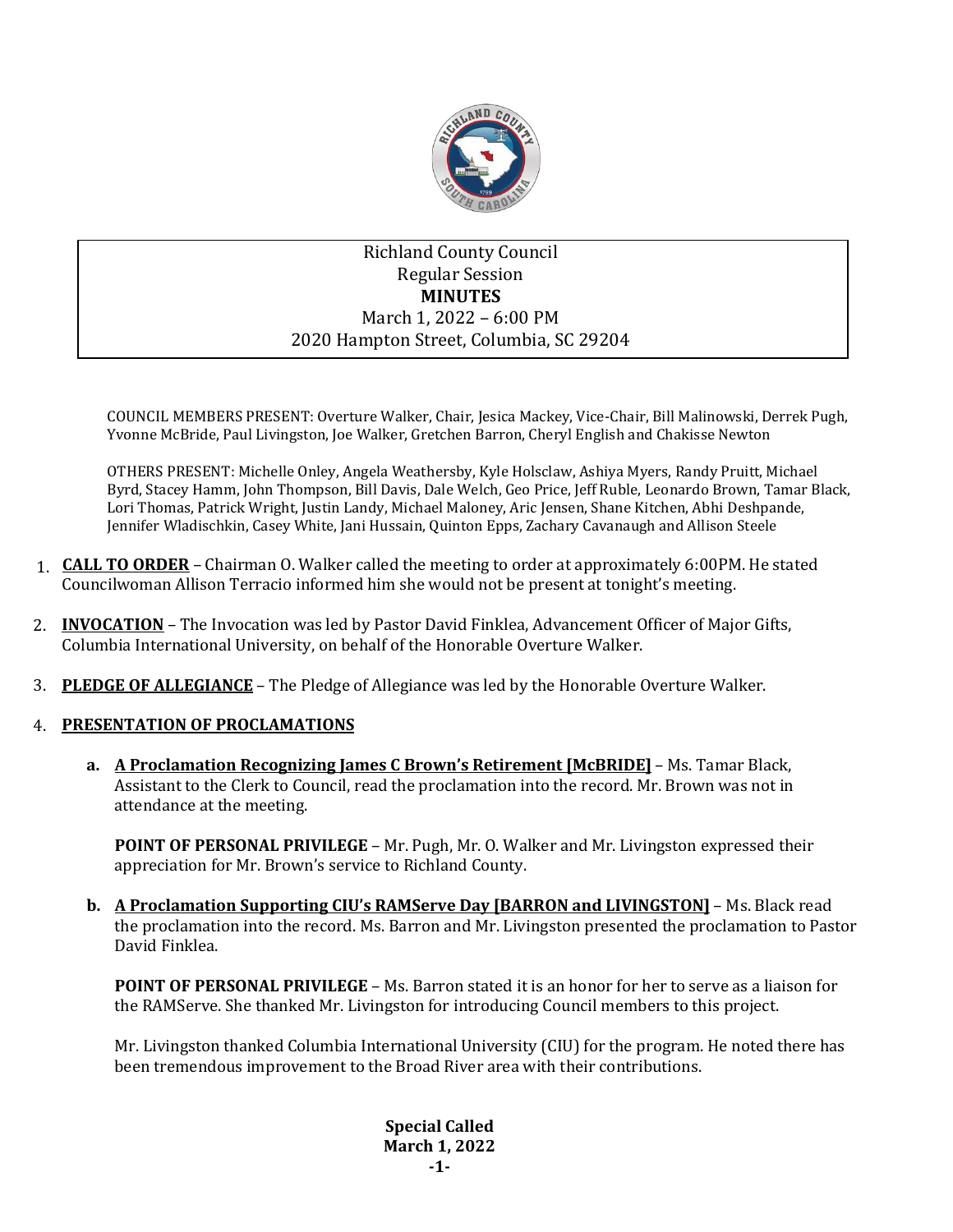### 5. **APPROVAL OF MINUTES**

a. **Regular Session: February 15, 2022** – Ms. Newton moved, seconded by Ms. Barron, to approve the minutes as distributed.

In Favor: Malinowski, Pugh, McBride, Livingston, J. Walker, Barron, O. Walker, Mackey, English and Newton

Not Present: Terracio

The vote in favor was unanimous.

6. **ADOPTION OF AGENDA** – Mr. Leonardo Brown, County Administrator, requested to defer Item 15(a): "An Ordinance Amending the Richland County Code of Ordinances; Chapter 12, Garbage, Trash and Refuse; to rename the chapter and replace the language therein to more clearly reflect the operations and administration of solid waste, recycling, and public sanitation within the County" to the March 15, 2022 Council meeting.

Mr. Patrick Wright, County Attorney, noted the items under the Report of the Attorney for Executive Session were incorrectly numbered. The correct numbering was (a) and (b), not (b) and (c).

Ms. Barron moved, seconded by Ms. English, to adopt the agenda as amended.

In Favor: Malinowski, Pugh, McBride, Livingston, J. Walker, Barron, O. Walker, Mackey, English and Newton

Not Present: Terracio

The vote in favor was unanimous to adopt the agenda as amended.

**POINT OF PERSONAL PRIVILEGE** – Ms. English thanked staff for assisting her with matters in her district.

#### 7. **REPORT OF THE ATTORNEY FOR EXECUTIVE SESSION ITEMS**

## **a. Alvin S. Glenn Detention Center**

#### **b. Convention Center Expansion**

Mr. Pugh moved, seconded by Mr. Livingston, to go into Executive Session.

In Favor: Malinowski, Pugh, McBride, Livingston, Barron, O. Walker, Mackey, English and Newton

Opposed: J. Walker

Not Present: Terracio

The vote was in favor of going into Executive Session.

*Council went into Executive Session at approximately 6:17 PM and came out at approximately 7:33 PM*

> **Special Called March 1, 2022 -2-**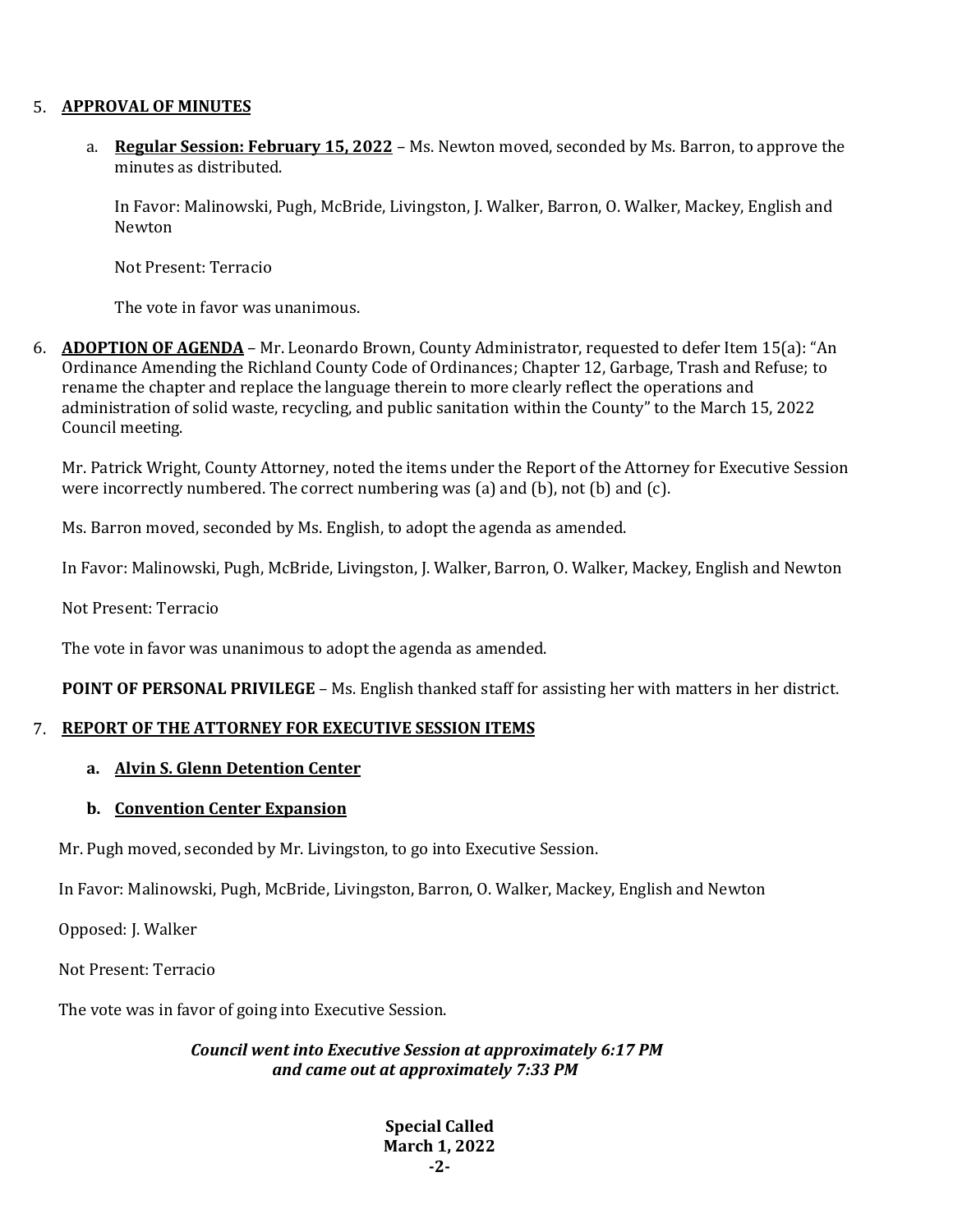Mr. Malinowski moved, seconded by Mr. Livingston, to come out of Executive Session.

In Favor: Malinowski, Pugh, McBride, Livingston, J. Walker, Barron, O. Walker, Mackey, English and Newton

Not Present: Terracio

The vote in favor was unanimous.

- **a. Alvin S. Glenn Detention Center** No action was taken.
- **b. Convention Center Expansion** Ms. Barron moved, seconded by Mr. Pugh, to authorize the County Administrator to explore, and review, all available options for the Convention Center.

In Favor: Malinowski, Pugh, Livingston, J. Walker, Barron, O. Walker, Mackey, English and Newton

Opposed: McBride

Not Present: Terracio

The vote was in favor.

### 8. **CITIZENS' INPUT**

# **a. For Items on the Agenda Not Requiring a Public Hearing**

1. Javar Juarez, 1924 Spotswood Drive, Columbia, SC 29210; spoke about Broad River District gun violence.

# 9. **CITIZENS' INPUT**

**a. Must Retain to Richland County Matters Not on the Agenda (Items for which a public hearing is required or a public hearing has been scheduled cannot be addressed at this time)** – No one signed up to speak.

# 10. **REPORT OF THE COUNTY ADMINISTRATOR**

- **a. Coronavirus Update** Mr. Leonardo Brown, County Administrator, stated COVID-19 has moved from a pandemic to an endemic, which means this is something we will be living with and normalized over time. Going forward, we will be looking at hospitalizations and deaths opposed to the confirmation of cases within the community. Richland County is still a high transmission community. He noted Council will be considering extending the mask ordinance at tonight's meeting. Regardless of the outcome of the vote, as an employer we are under the Occupational Safety and Health Administration (OSHA), and as a part of their charge employers must follow the guidelines associated with protecting the health of employers within the organization. OSHA's guidelines communicates the way to mitigate the spread of COVID-19 is to follow CDC guidance, which means we will continue to follow mask requirements until the County is not in a high transmission community.
- **b. Project Updates** The project updates were included in the agenda packet for Council's review.
- c. **Other Updates** There was a letter from Pawmetto Lifeline and information on Public Work's FY21

**Special Called March 1, 2022 -3-**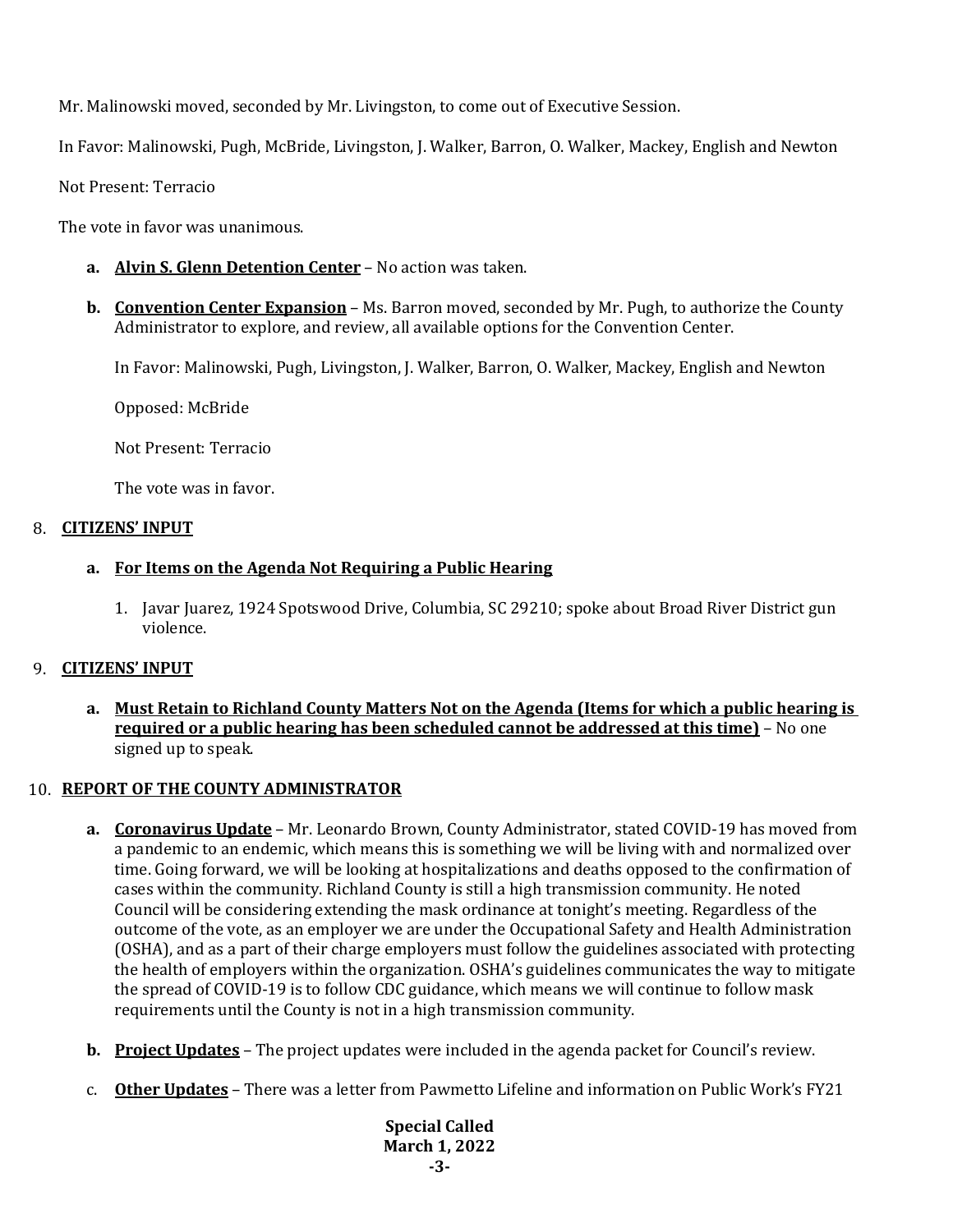Annual Roads Report and FY22 Comprehensive Transportation Improvement Plan (CTIP) included in the agenda packet. These items will be coming before Council in the future.

- 11. **REPORT OF THE CLERK OF COUNCIL** No report was given.
- 12. **REPORT OF THE CHAIR** No report was given.

# 13. **OPEN/CLOSE PUBLIC HEARINGS**

- **a. An Ordinance Amending the Richland County Code of Ordinances; Chapter 12, Garbage, Trash and Refuse; to rename the chapter and replace the language therein to more clearly reflect the operations and administration of solid waste, recycling, and public sanitation within the County** – The public hearing was deferred.
- **b. Authorizing the sale of certain real property owned by Richland County, South Carolina; and other matters related thereto** – No one signed up to speak.

# 14. **APPROVAL OF CONSENT ITEMS**

- **a. An Ordinance Authorizing an easement to East Richland County Public Service District for sewer utility facilities; specifically located at the Cooper Library Branch of the Richland Library, being at 5317 Trenholm Road and described as TMS # 14014-06-25 [FIRST READING]**
- **b. County Attorney's Office Purchase of the Edgewood Library Branch property (2101 – 13 Oak Street)**
- **c. Road Closure Petition (Pointe Grand Columbia, LLC v. SCDOT, RC, DPX Holdings, LLC, 2021-CP-40-06246) to close Research Court for which Richland County currently provides maintenance**
- **d. Award Contract for Body Removal Services**
- **e. Community Planning & Development – Business Service Center – Business License Tax Rate Schedule Rebalance [FIRST READING]**
- **f. Operational Services – Approve Funding for the Modernization of (6) Elevators at 2020 & 2000 Hampton Street**
- **g. Operational Services – Approval to Award Contract for (2) Fire Station Roofs**
- **h. Utilities – Hopkins Utilities Office – Sewer Connection**
- **i. Department of Public Works – Solid Waste & Recycling Division – Approval of Class 2 Solid Waste Disposal Contract Amendment**

Ms. Mackey moved, seconded by Mr. Livingston, to approve Item 14(a).

Mr. Malinowski made a substitute motion, seconded by Ms. McBride, to approve the Consent Items.

In Favor: Malinowski, Pugh, McBride, Livingston, J. Walker, Barron, O. Walker, Mackey, English and Newton

> **Special Called March 1, 2022 -4-**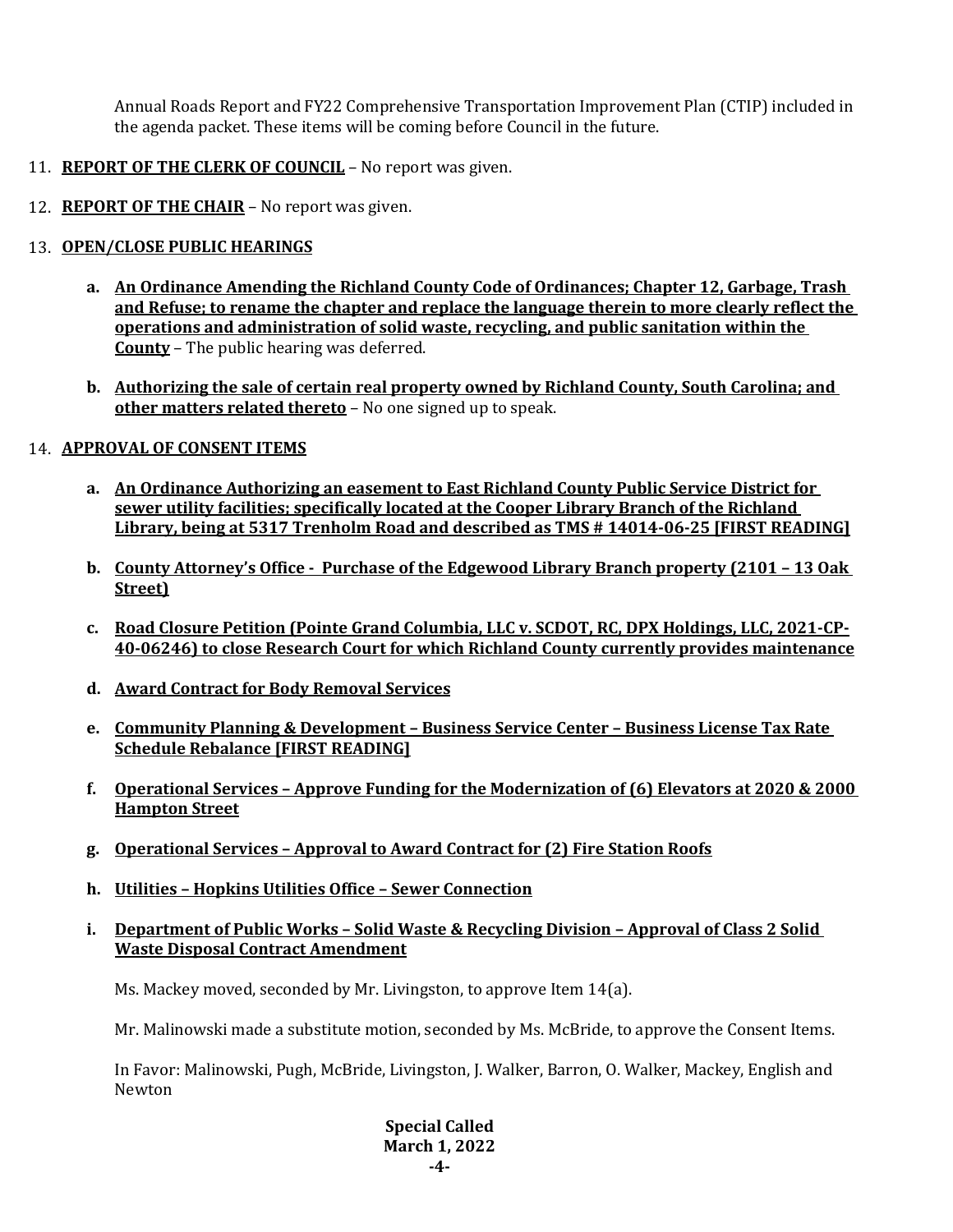Not Present: Terracio

The vote in favor of the substitute motion was unanimous.

Mr. J. Walker moved, seconded by Mr. Malinowski, to reconsider Item # 14(h).

Opposed: Malinowski, Pugh, McBride, Livingston, J. Walker, Barron, O. Walker, Mackey, English and Newton

Not Present: Terracio

The motion for reconsideration failed.

# 15. **THIRD READING ITEMS**

- **a. An Ordinance Amending the Richland County Code of Ordinances; Chapter 12, Garbage, Trash and Refuse; to rename the chapter and replace the language therein to more clearly reflect the operations and administration of solid waste, recycling, and public sanitation within the County** – This item was deferred to the March 15<sup>th</sup> Council meeting.
- **b. Authorizing the sale of certain real property owned by Richland County, South Carolina; and other matters related thereto** – Ms. Barron moved, seconded by Ms. Mackey, to approve this item.

Mr. Malinowski stated, for clarification, this is the Economic Development property matter.

Mr. Brown responded in the affirmative.

In Favor: Malinowski, Pugh, McBride, Livingston, J. Walker, Barron, O. Walker, Mackey, English and Newton

Not Present: Terracio

The vote in favor was unanimous.

#### 16 **SECOND READING ITEMS**

**a. 21-028MA, Matt Rains, HI to RS-MD (113.2 Acres & 8.32 Acres), Farrow Road, TMS # R17600- 02-32 & 46** – Mr. Pugh moved, seconded Mr. Livingston, to accept the applicant's withdrawal request.

In Favor: Malinowski, Pugh, McBride, Livingston, J. Walker, Barron, O. Walker, Mackey, English and Newton.

Not Present: Terracio

The vote in favor was unanimous.

#### 17. **REPORT OF THE ECONOMIC DEVELOPMENT COMMITTEE**

**a. Committing to negotiate a fee-in-lieu of ad valorem taxes and incentive agreement between** 

**Special Called March 1, 2022 -5-**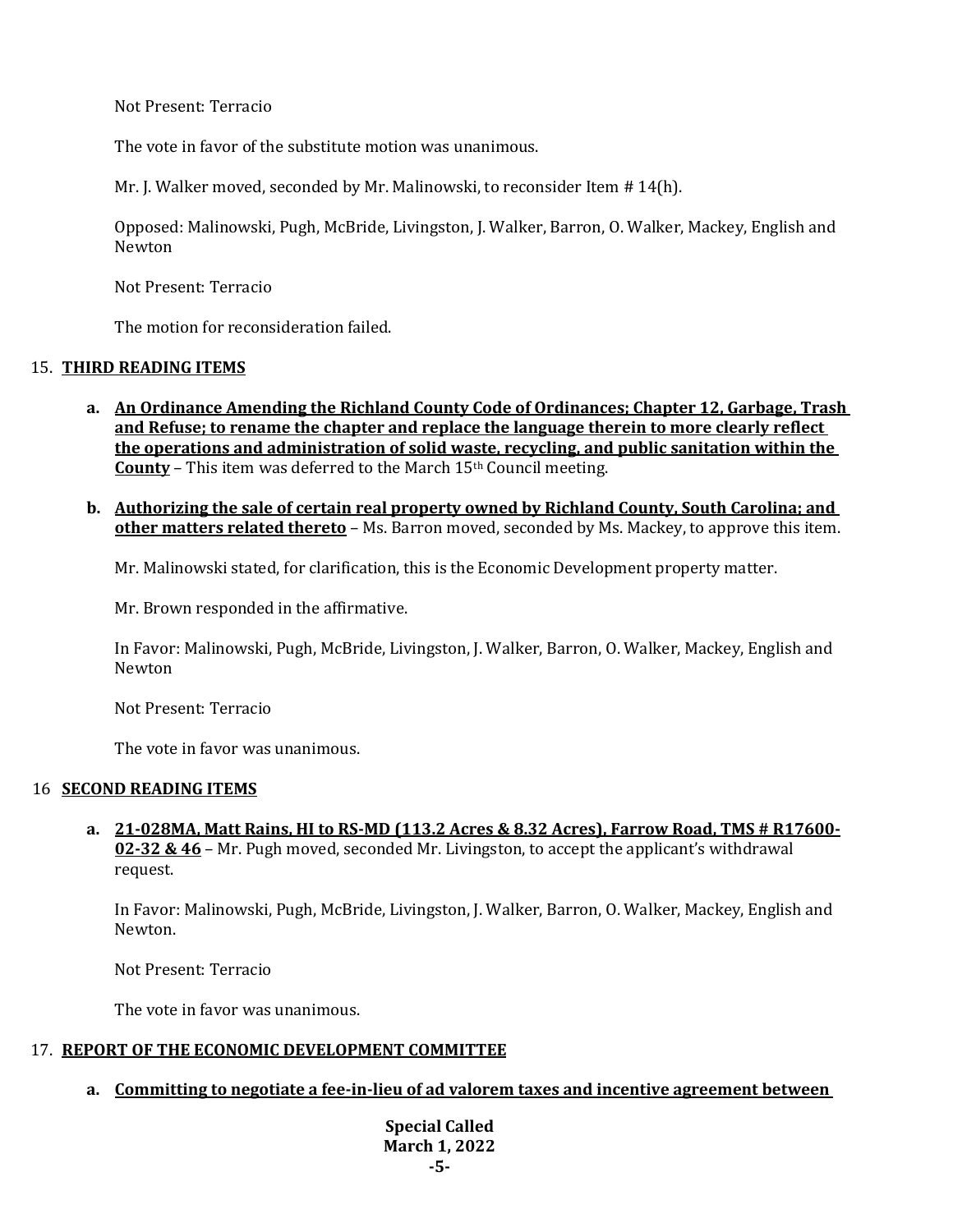**Richland County and Project Vanguard; identifying the project; and other matters related thereto** – Mr. Livingston stated the committee recommended approval of this item.

In Favor: Malinowski, Pugh, McBride, Livingston, J. Walker, Barron, O. Walker, Mackey, English and Newton

Not Present: Terracio

The vote in favor was unanimous.

**b. Authorizing the execution and delivery of a fee-in-lieu of ad valorem taxes and incentive agreement by and between Richland County, South Carolina and Project Vanguard to provide for payment of a fee-in-lieu of taxes; authorizing certain infrastructure credits; the conveyance of certain real property to Project Vanguard; and other related matters [FIRST READING]** – Mr. Livingston stated the committee recommended approval of this item.

In Favor: Pugh, McBride, Livingston, J. Walker, Barron, O. Walker, Mackey, English and Newton

Opposed: Malinowski

Not Present: Terracio

The vote was in favor.

**c. Committing to negotiate a fee-in-lieu of ad valorem taxes and incentive agreement by and between Richland County and a company known for the time being as Project Wolf; identifying the project; and other matters thereto** – Mr. Livingston stated the committee recommended approval of this item.

In Favor: Malinowski, Pugh, McBride, Livingston, J. Walker, Barron, O. Walker, Mackey, English and Newton

Not Present: Terracio

The vote in favor was unanimous.

**d. Committing to negotiate a fee-in-lieu of ad valorem taxes and incentive agreement by and between Richland County and company known for the time being as Project Jackal; identifying the project; and other matters related thereto** – Mr. Livingston stated the committee recommended approval of this item.

In Favor: Malinowski, Pugh, McBride, Livingston, J. Walker, Barron, O. Walker, Mackey, English and Newton

Not Present: Terracio

The vote in favor was unanimous.

### **e. A Resolution certifying property as an abandoned building site pursuant to the South Carolina Abandoned Buildings Revitalization Act, Title 12, Chapter 67 of the Code of Laws of South**

**Special Called March 1, 2022 -6-**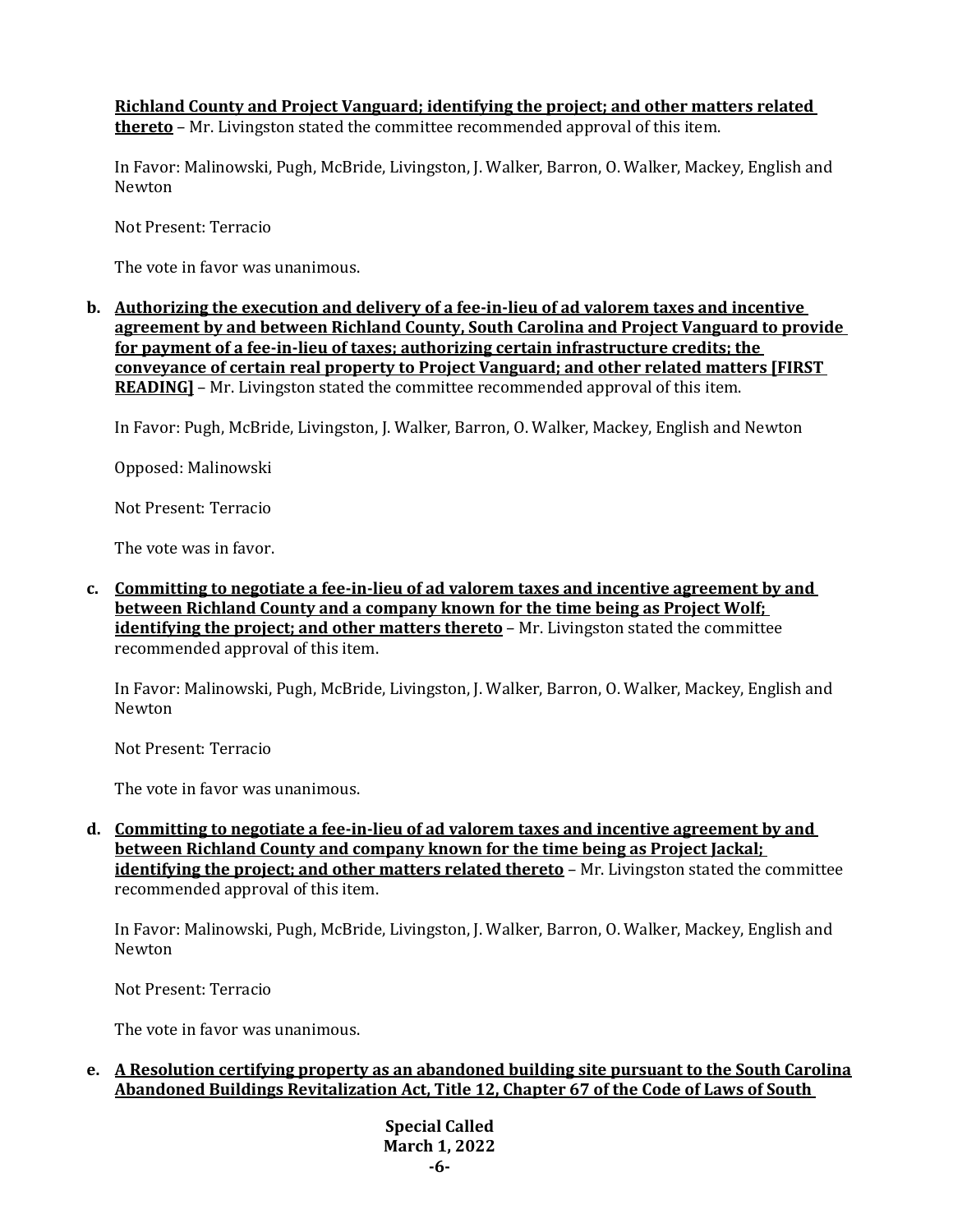**Carolina 1976, as amended** – Mr. Livingston stated this is a resolution certifying the building at 209 Stoneridge Drive was abandoned and is eligible for the abandoned tax credit.

Mr. Malinowski inquired if this is an item that was previously approved and has already been rehabilitated, and now they are requesting the tax incentive.

Mr. Ruble responded this was approved in 2017. The property is currently up for sale, and the new buyer has requested the certification.

In Favor: Malinowski, Pugh, McBride, Livingston, J. Walker, Barron, O. Walker, Mackey, English and Newton

Not Present: Terracio

The vote in favor was unanimous.

#### 18. **CORONAVIRUS AD HOC COMMITTEE**

**a. Grant Management Software** – Ms. Barron stated the committee recommended Council approve the allocation of \$687,949.00 in American Rescue Funds and other Federal funds that are applicable sources to purchase comprehensive grant management software to facilitate the process of distributing, tracking and processing both grant funds received and distributed.

Mr. J. Walker inquired if this was the recommendation of staff to the committee.

Mr. Brown nodded his head in the affirmative.

In Favor: Malinowski, Pugh, McBride, Livingston, J. Walker, Barron, O. Walker, Mackey, English and Newton

Not Present: Terracio

The vote in favor was unanimous.

**b. ERAP Vendor** – Ms. Barron stated the committee recommended Council approve an extension of the existing agreement with TetraTech to administer the distribution of any reallocated Emergency Rental Assistance 1 funds.

In Favor: Malinowski, Pugh, Livingston, J. Walker, Barron, O. Walker, Mackey, English and Newton

Opposed: McBride

Not Present: Terracio

The vote was in favor.

Ms. Barron moved, seconded by Ms. Newton, to reconsider Item 18(b).

In Favor: McBride

#### **Special Called March 1, 2022 -7-**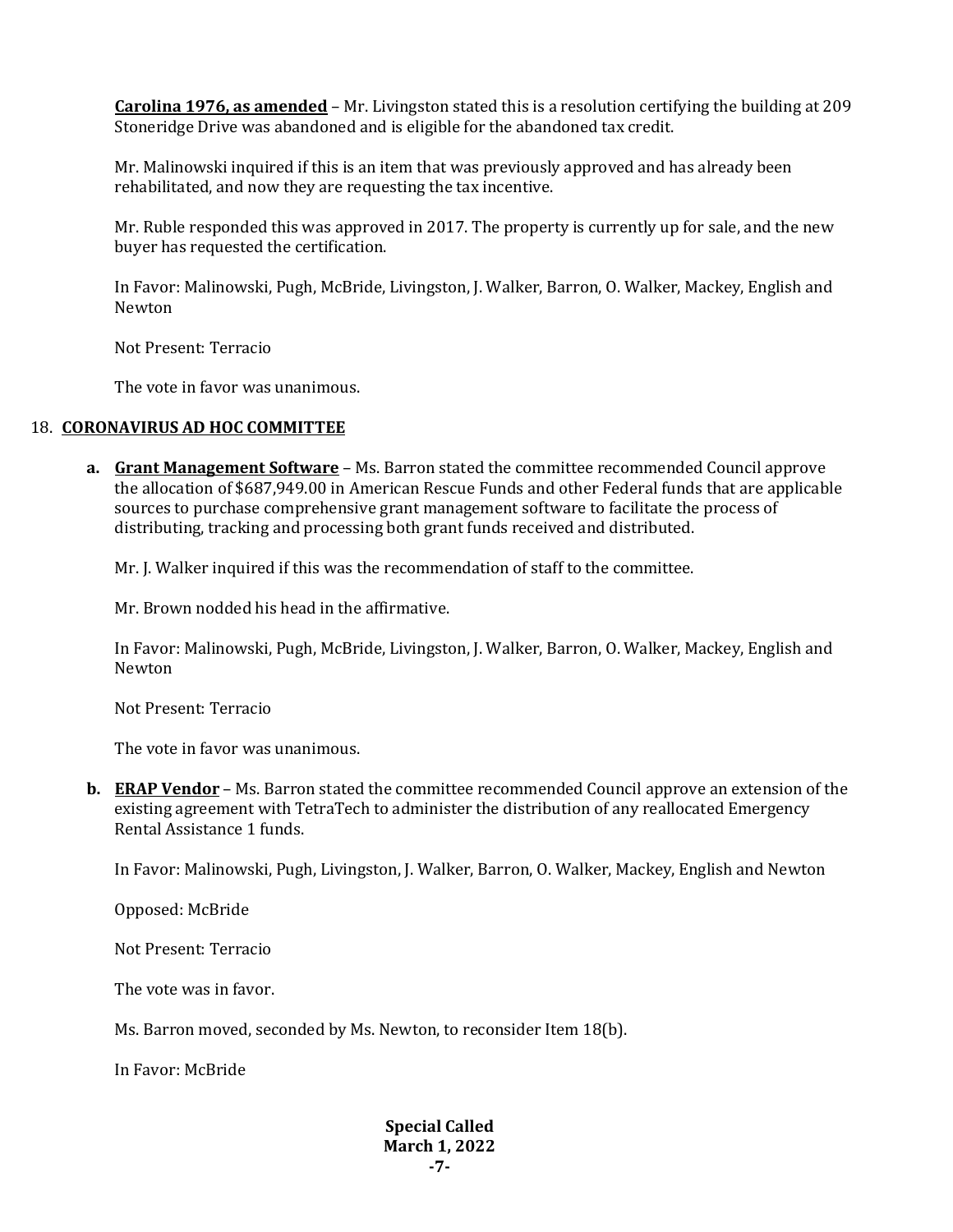Opposed: Malinowski, Pugh, Livingston, J. Walker, Barron, O. Walker, Mackey, English and Newton

Not Present: Terracio

The motion for reconsideration failed.

### 19. **REPORT OF THE TRANSPORTATION AD HOC COMMITTEE**

**a. Blythewood Rd. Widening Right-of-Way Condemnations** – Ms. Mackey stated the committee recommended Council adopt a resolution to exercise the County's eminent domain powers for the purpose of initiating condemnation actions for the acquisition of certain real property, which is two tracts for the Blythewood Road Widening Project.

In Favor: Malinowski, Pugh, McBride, Livingston, J. Walker, Barron, O. Walker, Mackey, English and Newton

Not Present: Terracio

The vote in favor was unanimous.

**b. Mitigation Credit Sales – Villages at Congaree Point** – Ms. Mackey stated the committee recommended Council the sale of mitigation credits in the amount of \$55,200. The funds will be credited to the Transportation Penny Program.

Mr. Malinowski inquired why there are old highlighted minutes in the agenda packet.

Mr. Epps responded it is their practice to show previous actions Council took to purchase other credits.

Mr. Malinowski requested to discontinue the practice.

In Favor: Malinowski, Pugh, McBride, Livingston, Barron, O. Walker, Mackey and English

Opposed: J. Walker and Newton

Not Present: Terracio

The vote was in favor.

Ms. Mackey moved, seconded by Mr. Livingston, to reconsider Items 19(a) and (b).

In Favor: Newton

Opposed: Malinowski, Pugh, McBride, Livingston, J. Walker, Barron, O. Walker, Mackey and English

Not Present: Terracio

The motion for reconsideration of Items 19(a) and (b) failed.

#### **Special Called March 1, 2022 -8-**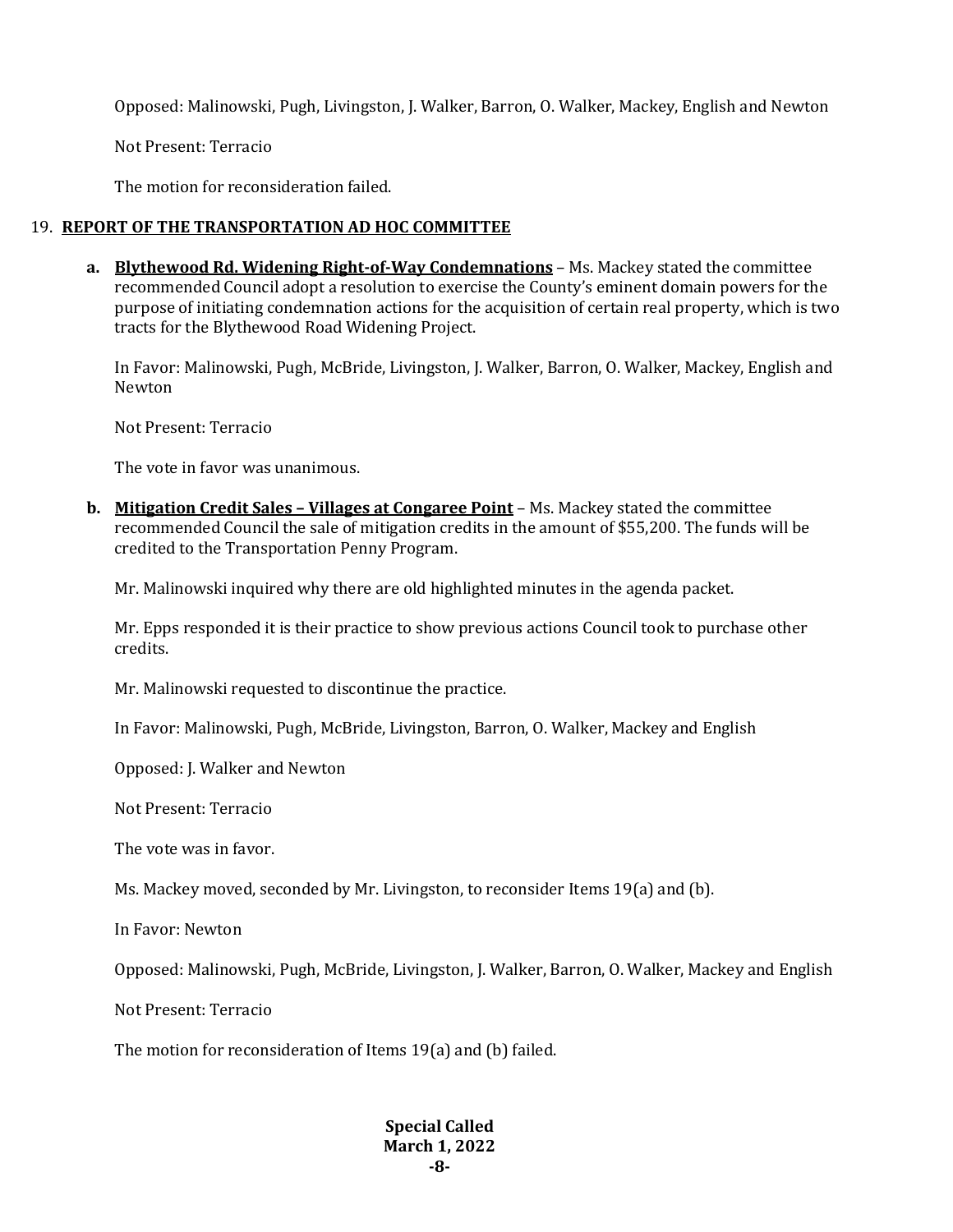## 20. **OTHER ITEMS**

#### **a. FY22 – District 2 Hospitality Tax Allocations:**

1. Auntie Karen Foundation - \$5,000

### **b. FY22 – District 7 Hospitality Tax Allocations:**

- 1. Columbia City Ballet: Motown -- \$5,000
- 2. Auntie Karen Foundation 18<sup>th</sup> Annual Legends Concert \$5,000

### **c. FY22 – District 9 Hospitality Tax Allocations:**

1. Auntie Karen Foundation: 18th Annual Legends Concert - \$5,000

### **d. FY22 – District 11 Hospitality Tax Allocations:**

1. Auntie Karen Foundation - \$5,000

Mr. Pugh moved, seconded by Ms. Barron, to approve Items 20(a) – 20(d).

In Favor: Malinowski, Pugh, McBride, Livingston, Barron, O. Walker, Mackey, English and Newton

Opposed: J. Walker

Not Present: Terracio

The vote was in favor.

Ms. McBride moved, seconded by Ms. Barron, to reconsider Items 20(a) – 20(d).

Opposed: Malinowski, Pugh, McBride, Livingston, J. Walker, Barron, O. Walker, Mackey, English and Newton

Not Present: Terracio

The motion to reconsider Items  $20(a) - 20(d)$  failed.

**e. Regional Gateway Project – Intergovernmental Agreement (IGA)** – Mr. Livingston moved, seconded by Ms. Mackey, to approve this item.

Ms. Newton inquired if the Legal Department was fine with the proposed IGA.

Mr. Wright responded, in bullet point 4(b)(2) of the IGA, the previous version says, "Each county government share will be based on the full county population, less the population of any participating municipalities." The response document says, "It would specify the population of the unincorporated areas of the county." He noted Council can either approve the provided language or the pending language.

> **Special Called March 1, 2022 -9-**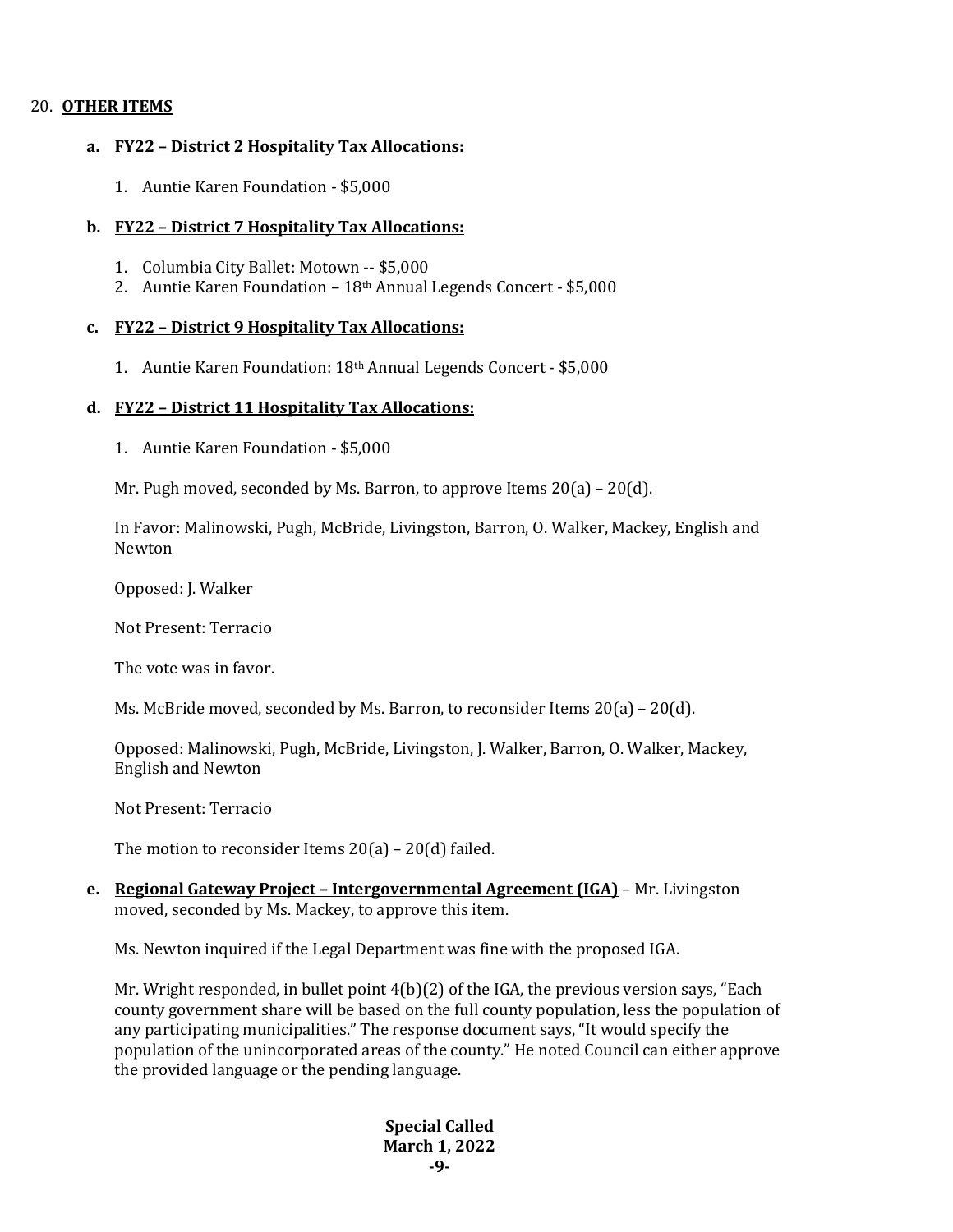Mr. Malinowski stated he believes the IGA should be more detailed. We have not received a response from the South Carolina Department of Transportation (SCDOT) on whether they are going to allow us to move forward with any encroachment permits. There is no language regarding exceeding certain costs, liability and indemnification. The IGA states, "The agreement shall not be terminated as long as there is a contract, grant or other mutual obligation in effect." He noted it is unclear on the obligations and potential liabilities.

Ms. Newton made a substitute motion, seconded by Mr. J. Walker, to accept the IGA pending the recommendations Legal counsel has suggested.

Mr. Wright stated, based on the responses received, the language will be to specify the population of the unincorporated areas of the county.

Ms. McBride inquired if the County Attorney is satisfied with the agreement, based on the comments made by Mr. Malinowski.

Mr. Wright responded in the affirmative. The indemnification language will be included in the forthcoming contracts.

Mr. Malinowski inquired if Blythewood and Chapin were invited to participate.

Mr. Brown stated he could not respond specifically. He knows a question was raised about ensuring all municipalities were given an opportunity to participate. He believes the Midlands Business Leadership Group (MBLG) made an effort to contact all of the municipalities.

In Favor: Pugh, McBride, Livingston, J. Walker, Barron, O. Walker, Mackey, English and Newton

Opposed: Malinowski

Not Present: Terracio

The vote was in favor of the substitute motion.

**f. An Emergency Ordinance extending previous emergency ordinances requiring the wearing of face masks to help alleviate the spread of COVID-19** – Ms. Mackey moved, seconded by Ms. Barron, to approve this item.

Ms. Newton noted she supports masking wearing, and she will continue to mask. The County should encourage people to continue to mask. She stated, in the past, she raised some questions about the mask ordinance, in terms of updating it in light of vaccination status, and she still has those concerns.

Mr. Malinowski inquired about how many citations have been issued since the last mask ordinance went into effect.

Mr. Brown responded six citations were issued, and two were fined.

Mr. J. Walker stated, for the record, this evening, the President of the United States and the

**Special Called March 1, 2022 -10-**